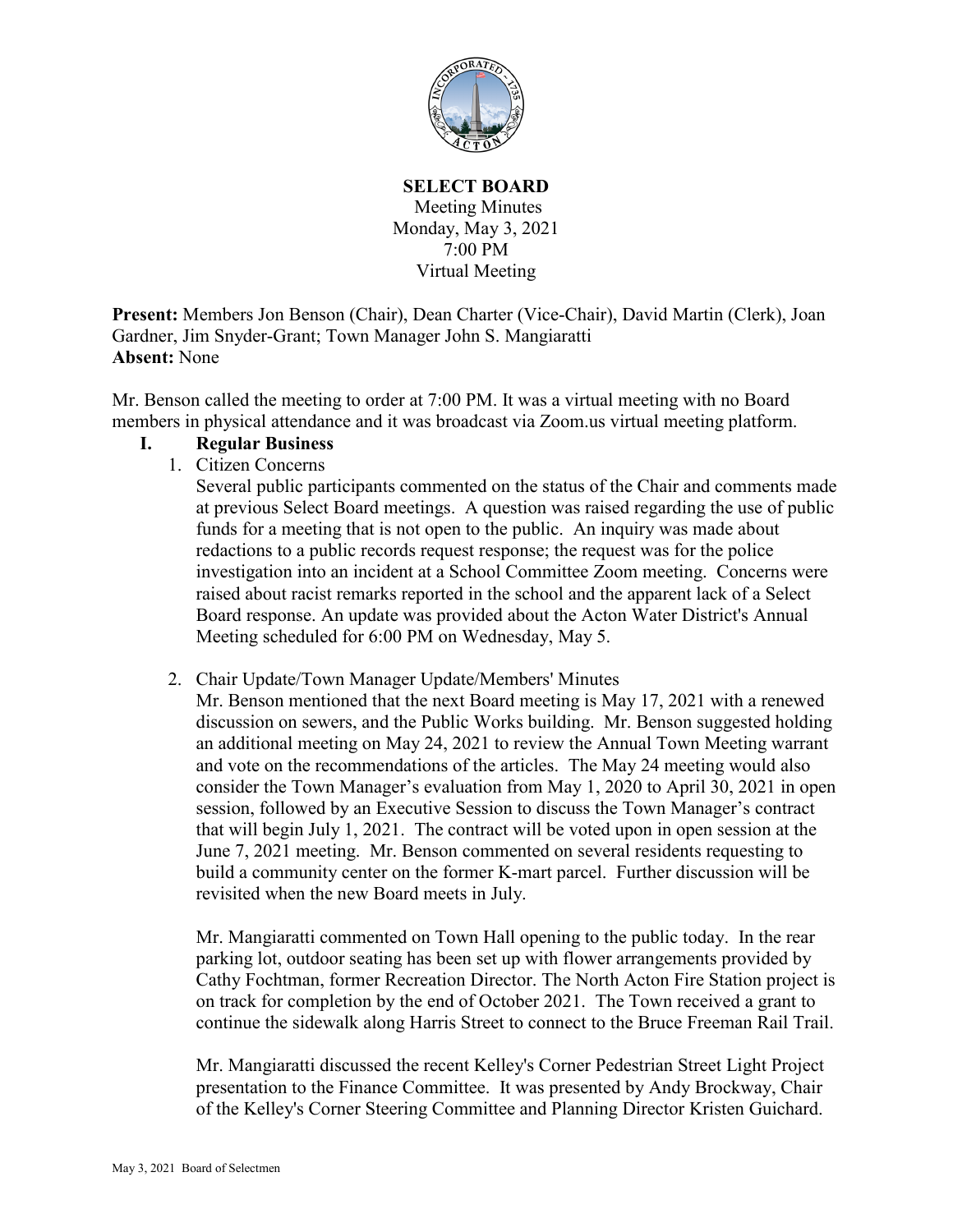

It highlighted the State paying approximately 40% of the total cost of the Light Project.

Mr. Snyder-Grant announced the Water Resources Advisory Committee is meeting on May 6, 2021 to discuss to consider focusing on the water study that was a nonbinding resolution passed at the 2017 Annual Town Meeting. The Arboretum recently received an installation of handicapped accessible planters located behind the kiosk by the entrance from the parking lot.

Mr. Martin mentioned that the on-site portion of the archeological survey at 53 River Street is complete. Several items found were shoddy wool, buttons, char from the fire on the property, and rusty machinery. A future site walk is planned.

Mr. Charter discussed concern with a statement released by the Diversity, Equity & Inclusion Commission and its direction.

## **II. New/Special Business**

1. COVID-19 Response Updates

Mr. Mangiaratti reported there were 8 residents in quarantine, with a cumulative number of COVID cases at 962. Mr. Mangiaratti requested to return the Recycling and Transfer Station days of operation to Tuesday through Saturday beginning June 1, 2021. The Board agreed. Regarding a multi-town vaccination site, there still is no word from the State, and the Governor is closing some of the existing massvaccination sites.

- 2. Announce Recipients of Colonel Francis Faulkner, Sr. Volunteer of the Year and Volunteer Award Ceremony, June 3, 2021 Mr. Snyder-Grant nominated Ann Corcoran, Ms. Gardner nominated Tom Gillespie, Mr. Martin nominated Diane Randolph Jones, Mr. Charter nominated Ray Yacouby, and Mr. Benson nominated Marion Maxwell. The event will be held at the NARA Park Picnic Pavilion at 5:00 PM. Invitations will be sent to the recipients and will be allowed to bring family members.
- 3. Review Proposed Plan to Develop a Climate Action Plan Acton's Sustainability Director Andrea Becerra presented the scope of the Climate Action Plan blueprint. The plan includes a stakeholder assessment and a communitywide survey.
- 4. Approve Letter of Support for Municipal Vulnerability Preparedness Action Grant The Board agreed to have the Chair sign the letter of support for the Grant. No vote was taken.
- 5. Discuss Proposal for Disposition of 26 Carlisle Road for Affordable Housing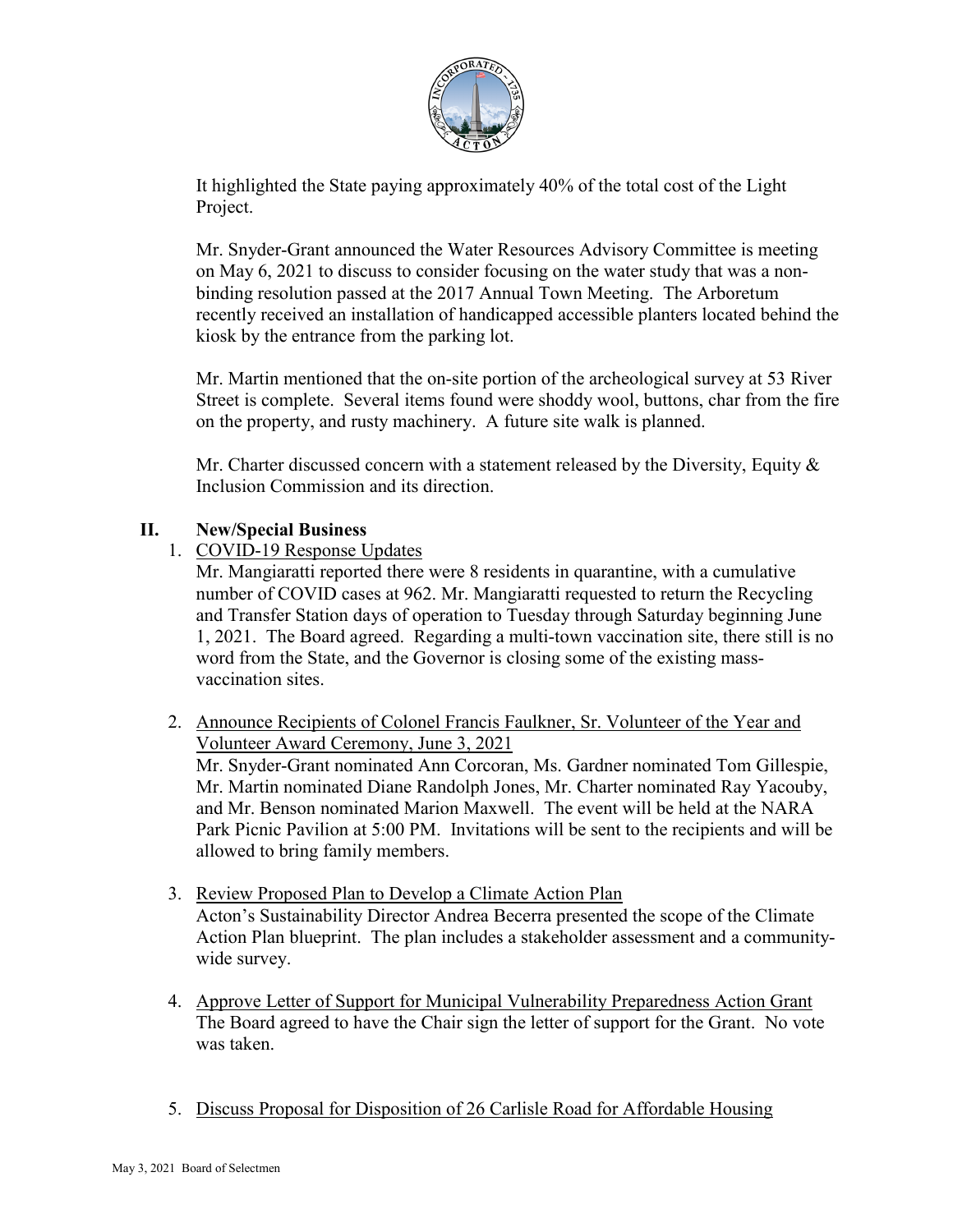

Land Use and Economic Development Director Matthew Selby presented the history of the property. Carolyn Read from Habitat for Humanity outlined the proposal as a single-family, three bedroom, two bathroom, single story home that will be built to be accessible and include solar paneling. The home would be sold to a family with income that falls in the 30-60% of area medium income range, and the home would remain affordable in perpetuity. Mr. Mangiaratti requested a motion to support the proposal from Habitat for Humanity to re-develop the property at 26 Carlisle Road and take necessary actions to advance to the Town Meeting, **moved by Ms. Gardner, seconded by Mr. Snyder-Grant and unanimously voted by roll call: (Ayes: Mr. Snyder-Grant, Ms. Gardner, Mr. Charter, Mr. Benson, Mr. Martin)**

**Mr. Martin moved to declare the property at 26 Carlisle Road as surplus, seconded by Ms. Gardner and unanimously voted by roll call: (Ayes: Mr. Snyder-Grant, Ms. Gardner, Mr. Charter, Mr. Benson, Mr. Martin)**

Mr. Mangiaratti requested a motion to accept the RFP and authorize terms of the purchase and sales agreement subject to a Town Meeting vote, **moved by Ms. Gardner, seconded by Mr. Martin and unanimously voted by roll call: (Ayes: Mr. Snyder-Grant, Ms. Gardner, Mr. Charter, Mr. Benson, Mr. Martin)**

- 6. Approve Amendment for Lease Agreement for Professional Ambulance & Oxygen Service and Approve 1-Year Lease Extension at 21 Maple Street, Acton **Ms. Gardner moved to approve the amendment to lease agreement and one year lease extension as presented in the packet, seconded by Mr. Charter, and unanimously voted by roll call: (Ayes: Mr. Snyder-Grant, Ms. Gardner, Mr. Charter, Mr. Benson, Mr. Martin)**
- 7. Discuss Proposed Drive-Up Window Zoning Bylaw

Mr. Charter updated the Board members on the proposed article for the June Annual Town Meeting to amend the zoning bylaw, currently restricting drive-through windows to banks, to also allow restaurants and pharmacies. Locations would have to apply for a Special Permit and would be subject to several conditions as required in the bylaw. Mr. Charter commented that if the article is passed at Town Meeting, there is a possibility of seeing five Special Permit applications over the next five years.

**III. Consent Items**

**Ms. Gardner moved to approve consent agenda items 8 through 12, seconded by Mr. Martin, and unanimously voted by roll call: (Ayes: Mr. Snyder-Grant, Ms. Gardner, Mr. Charter, Mr. Benson, Mr. Martin)**

**Ms. Gardner moved to adjourn at 9:01 PM, seconded by Mr. Martin, and unanimously voted by roll call:**

**(Ayes: Mr. Snyder-Grant, Ms. Gardner, Mr. Charter, Mr. Benson, Mr. Martin)**